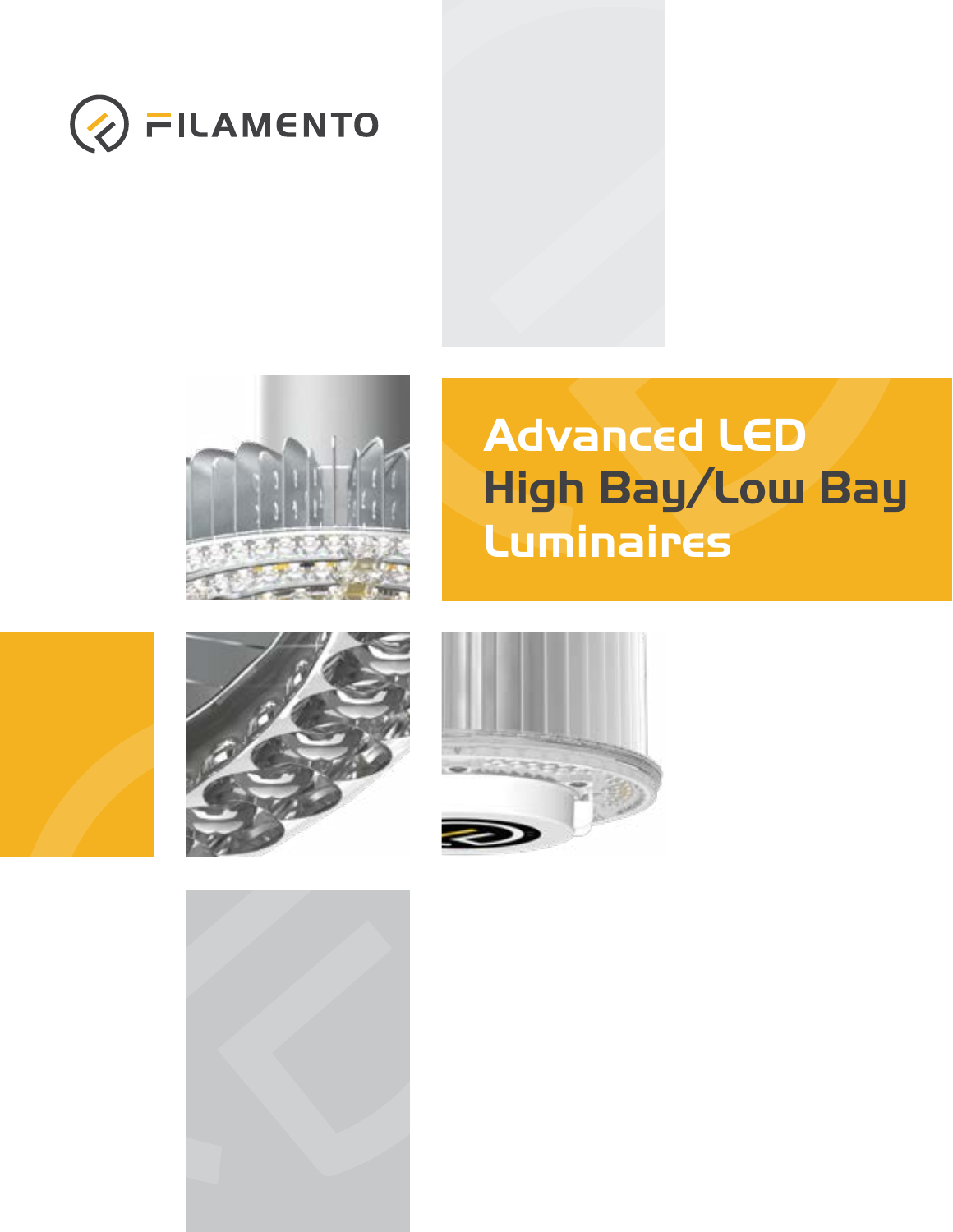# Seeing is Believing



#### **• VALTO 400 Hybrid**

- **Retrofit into HID Ballast**
- **Convention space**
- **Lodge of Four Seasons, Osage Beach, MO**

### **Specification / Wireless Controls**

- **VALTO 400 LS**
- **Bluetooth Controls, Ballast Bypass**
- **Retrofit into recessed HID can**
- **Las Vegas, NV**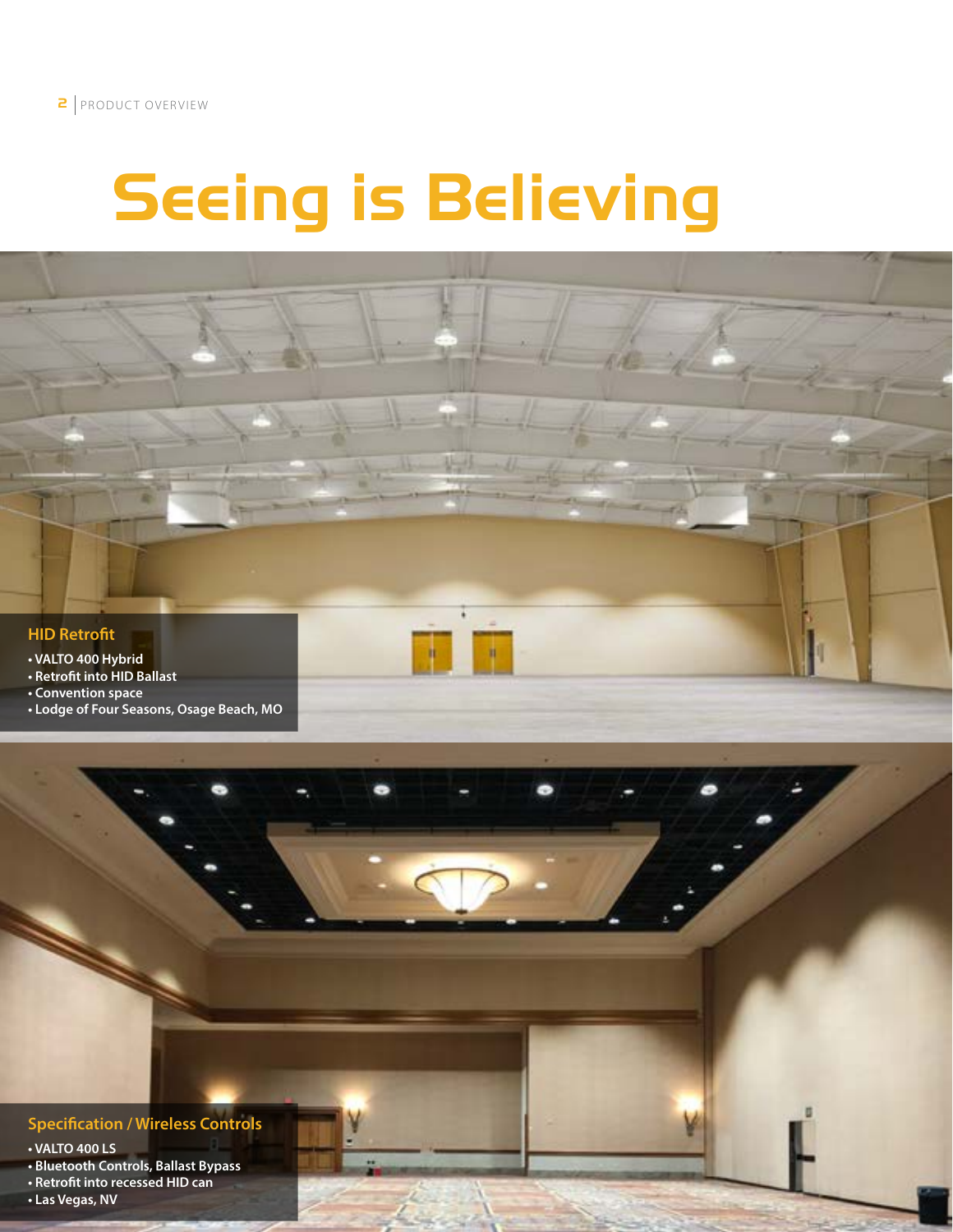

See for yourself. Filamento lighting products have been used in a wide variety of installations worldwide including US, Europe and Asia — for HID retrofit and new construction specification. The Filamento difference is clear!

36



- **VALTO 400 Hybrid**
- **Retrofit into HID Ballast**
- **2-3X brighter**
- **International School, Aberdeen, Scotland**



**• VALTO 600 Fixture + Controls • 200,000 sq. ft. Warehouse • Occupancy and daylight sensors • Morgan Fabrics, Shannon, MS**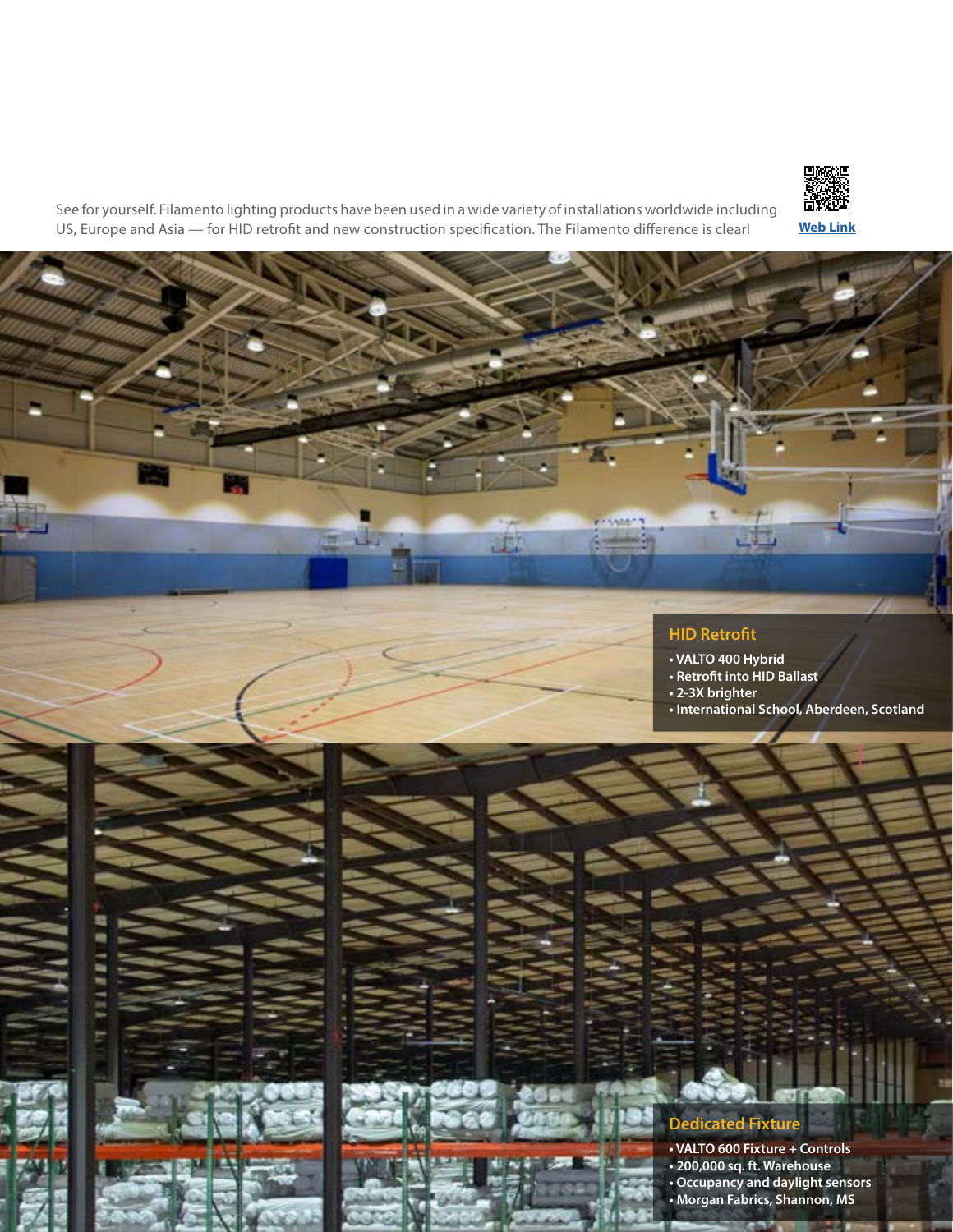## No Glare / High Optical Efficiency

VALTO Luminaire defines a new category in LED lighting by surpassing the historic limitations of lamps and fixtures by combining flexibility with a quantum leap in performance. Filamento's patent-pending integral optics eliminate glare to a very low UGR<sub>AVE</sub><15 while producing a highly-optimized optical distribution that increases lumen on target efficiency by 35%.





### Performance and Versatility

This highly versatile design is simultaneously ballast compatible (Type A) and line voltage 100-277 VAC compatible (Type B). The driver is capable to operable with any magnetic ballast worldwide including metal halide, high pressure sodium, mercury vapor, pulse start, probe start, CWA and reactive. The patented heatsink enables ultralight weight while achieving 40% higher thermal efficiency. This enables VALTO 150E and 400E to operate in totally enclosed fixtures.





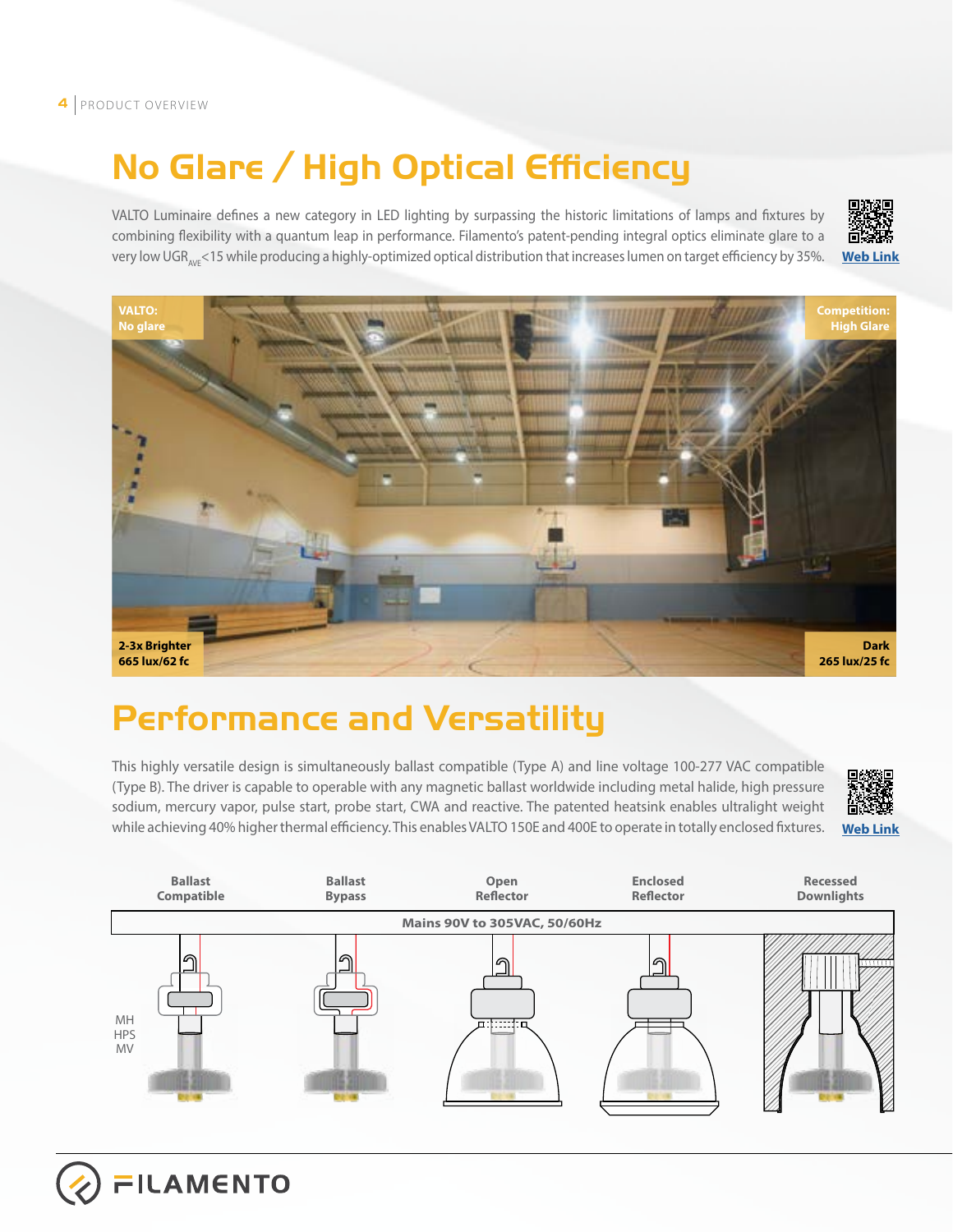### Integrated Controls







#### **DC Power Adjuster**

- Adjusts output to 50% or 70%
- Allows end user to dim VALTO in the field



#### **0-10v Controls**

- Compatible with traditional dimmers
- Dimmable to 5% then to off

#### RF Occupancy and Daylight Sensor Option



- Detects motion up to 49 feet away with RF technology
- Daylight sensor keeps luminaire off even when motion is detected
- Custom design your lighting program with IR controller

#### Bluetooth® Mesh Wireless Control Options

- Self-managed through a simple smartphone application
- Stand-alone system, eliminating integration and cybersecurity concerns
- Gateway-free mesh architecture
- No single point of failure or scaling challenges

#### **In partnership with**



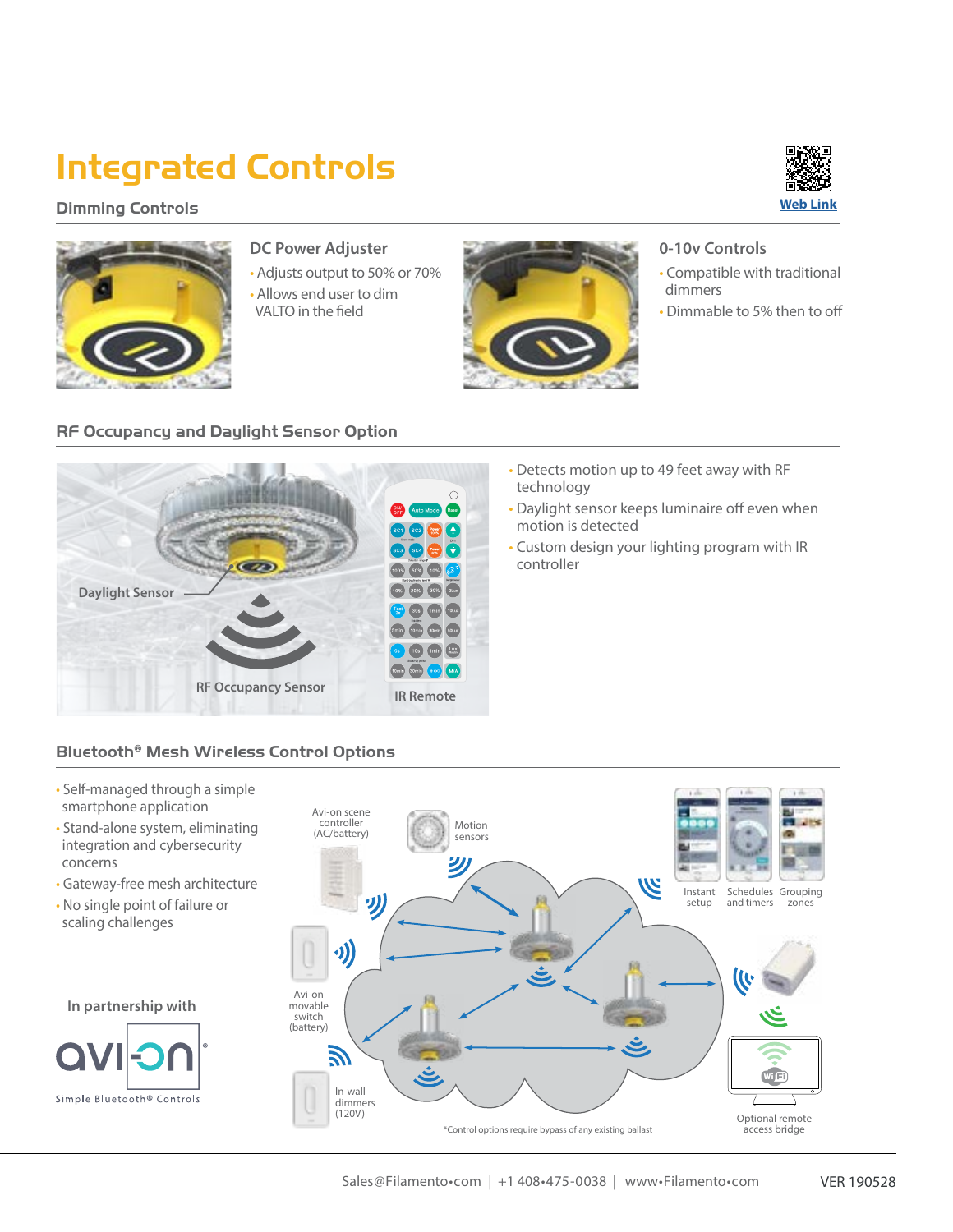#### **6** PRODUCT OVERVIEW



VALTO Hybrid 400E/600



VALTO Luminaire 400E/600

### Hybrid Light Source

VALTO Series Hybrid LED Light Source outperforms most LED fixtures while providing the convenience of a socket. It is capable of being operated almost anywhere from all types of magnetic ballast, ballast bypass, with option of operating in fully enclosed fixture and to a high ambient temperature of  $65^{\circ}$ C. Unscrew the existing lamp and screw in this light source. It eliminates labor intensive retrofit kits or unreliable fans.

- Type A: HID Magnetic Ballast Compatible
- Type B: 100-277VAC
- 100-600W HID equivalent
- 4,000 20,000 Lumens
- No glare UGR $_{\text{avf}}$  < 15
- Uplight option
- Controls option at line voltage 100-277VAC
- GSA Listed / Assembled in USA option

#### **Applications Include**

- High Bay, Low Bay
- Garage canopy, soffits, recessed cans, warehouse, manufacturing,
- Convention centers, gyms, etc.

|                         | <b>VALTO Hybrid Light Source Models</b> |       |        |        |
|-------------------------|-----------------------------------------|-------|--------|--------|
| Parameter               | 150E                                    | 250   | 400E   | 600    |
| Lumens                  | 4,000                                   | 7,000 | 15,000 | 20,000 |
| Power                   | 28W                                     | 45W   | 105W   | 150W   |
| <b>Enclosed Fixture</b> | Yes                                     | No    | Yes    | No     |



### Luminaire

VALTO's Luminaire exceeds the historic limitations of LED fixtures. First, optics with low glare continue to be an Achilles heel of even high-end fixtures. Filamento's patentpending integral optics eliminate glare to a very low UGR<sub>AVE</sub><15 while producing a highly-optimized optical distribution that increases lumen on target efficiency by 35%.

- 15,000 20,000 Lumens
- No glare UGR $_{AVE}$  < 15
- 100-277VAC
- DLC Premium
- Uplight option
- Controls option at line voltage 100-277VAC
- GSA Listed / Assembled in USA option

#### **Applications Include**

- High Bay, Low Bay
- Warehouse, manufacturing,
- Convention centers, gyms, etc.

|                         | <b>VALTO Hybrid Light Source Models</b> |        |  |
|-------------------------|-----------------------------------------|--------|--|
| Parameter               | 400E                                    | 600    |  |
| Lumens                  | 15,000                                  | 20,000 |  |
| Power                   | 105W                                    | 150W   |  |
| <b>Enclosed Fixture</b> | Yes                                     | No     |  |



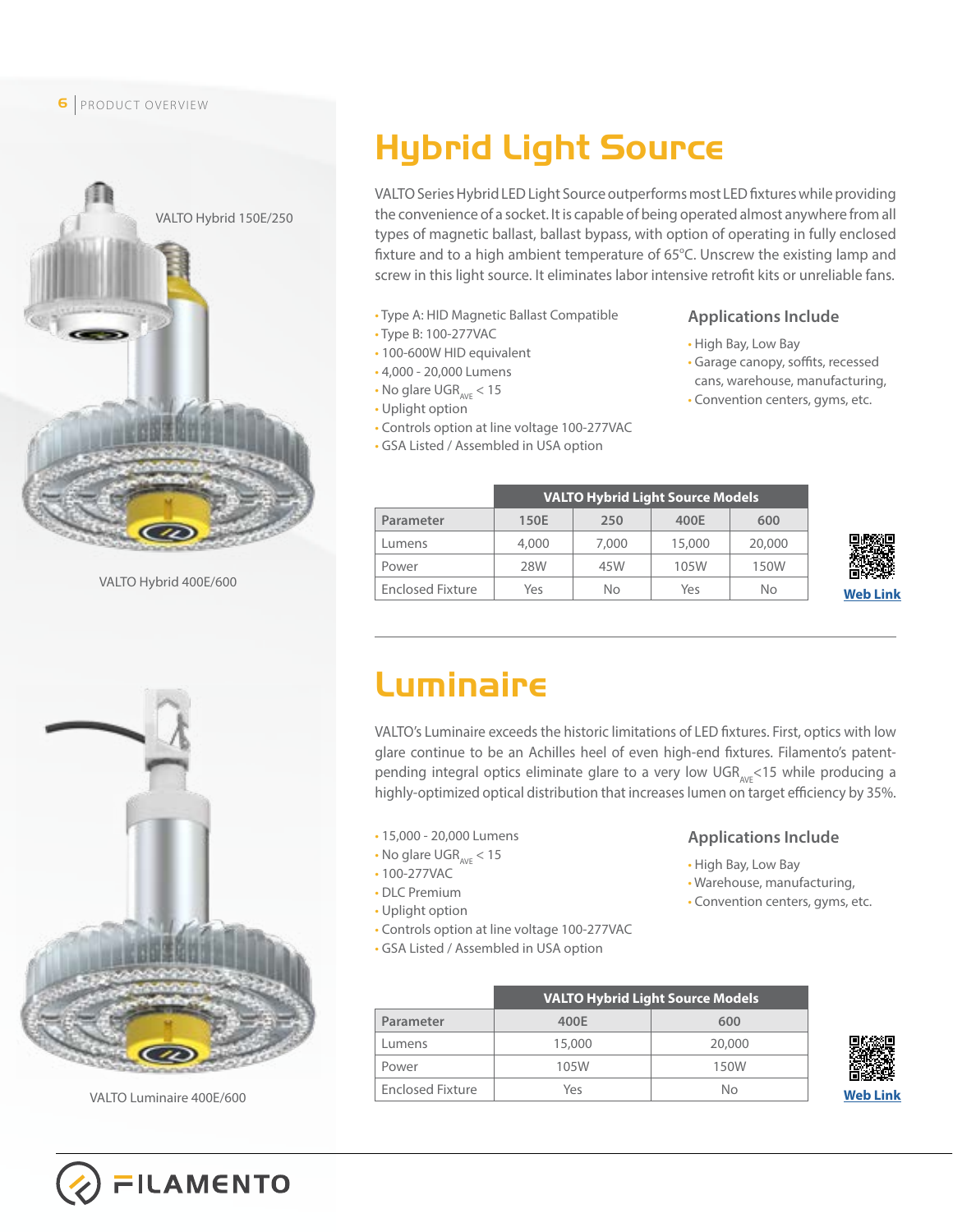### Modular Luminaire

VALTO Modular Luminaire combines the flexibility of the VALTO 400E/600 Light Source with ability to mount in specification or new construction applications. It defines a new category in LED lighting by surpassing the historic limitations of lamps and fixtures by combining flexibility with a quantum leap in performance. It provides unprecedented modularity with a range of field-upgradeable options, including the LED unit, optical accessories, mounting options and controls.

- Low maintenance and upgradeable LED Light Source
- Integrated wired or wireless controls
- Cosmetic reflector option
- 100-277VAC
- 15,000 20,000 Lumens
- No glare UGR<sub>AVE</sub>  $< 15$
- DLC Certified
- Controls option at line voltage 100-277VAC
- GSA Listed / Assembled in USA option

• High Bay, Low Bay • Warehouse, manufacturing,

**Applications Include**

retail, convention centers, gyms, etc.

> VALTO Modular Luminaire with Light Source, Base and Cosmetic Reflector

> > VALTO Modular Luminaire with Light Source and Base